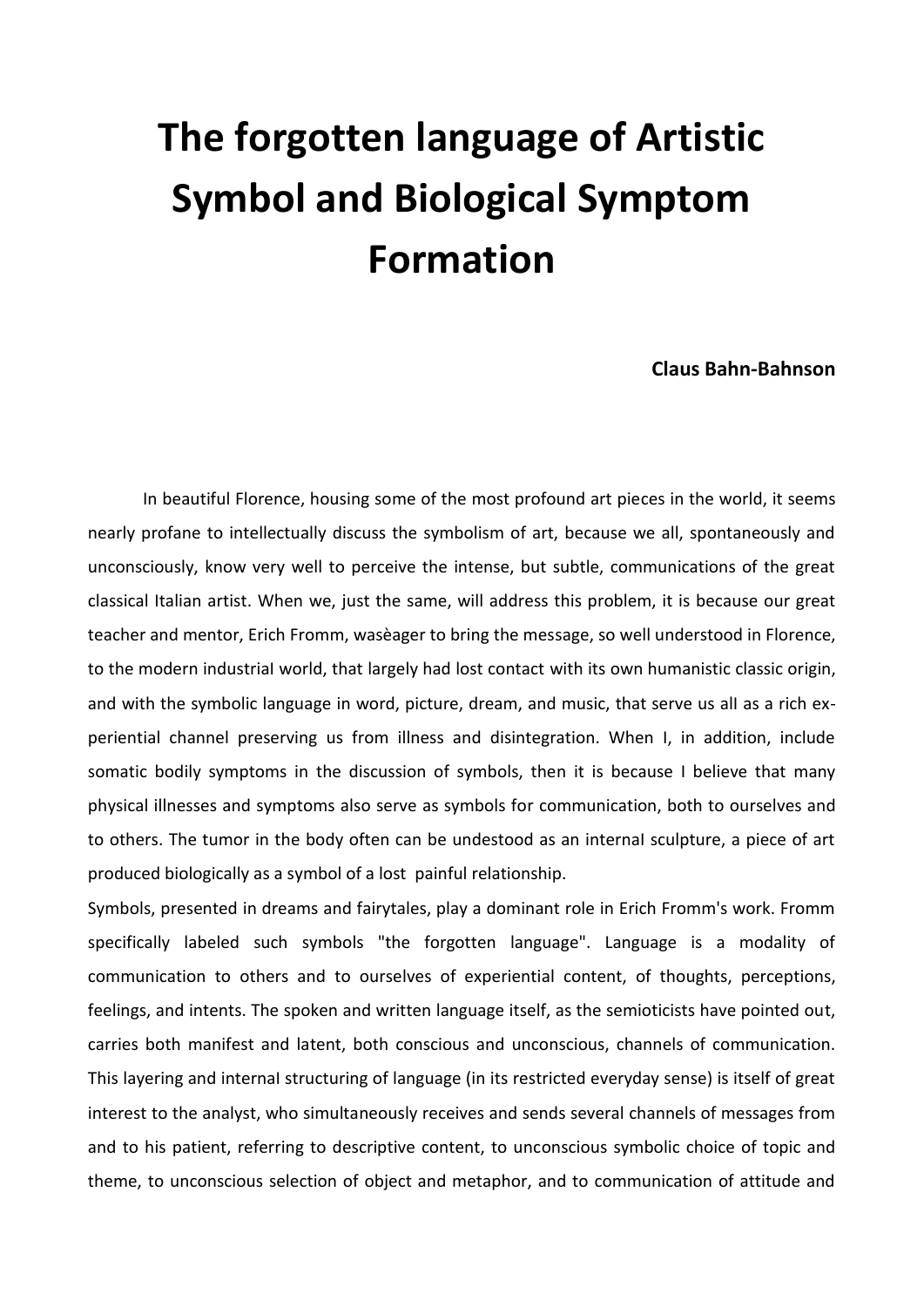mood through "choice" of words and tone of voice - the music of speech. Lacan has focused his therapy on analysis and interpretation of these aspects of language.

In addition to lexical-language in the narrower sense, we also consider the language of art, of visual pictorial or sculptural art, as well as the arts of music and dance, to be communicative modalites. Think how much is communicated by Goya's Saturno - the rage aggression, the oral destructiveness, the paranoid fears, the obsessiveness - alI is communicated in one glance. It takes books of written language to communicate that. Or take a spontaneous simple drawing of a 16 year - old dying leukemia patient, painted the day before her death: How many volumes of written language would it take to express this need for being escorted and cared for during her impending death?

Pictorial-language has been particularly important to Fromm due to its prevalence as a modality of dreams and as a vehicle for their interpretation. Even if words, or given auditory or musical elements may appear in dreams, the overwhelming majority of dream content is appearing in the form of pictures, sometimes even without a specific action taking pIace. Thus, the visual image has been of prime interest to Freud, Jung, Fromm, and their colleagues and students. DevelopmentalIy, the picture, that is, the capacity for direct perception (or apperception) of emotionalIy significant figures and situations by far antecede the learned lexical communication about these perception. Since in dreaming we have regressed back to pre-lexical modes of operation and perception, it stands to reason that the later acquired mode gives way to the originaI, direct, mode of experiencing and knowing.

This dynamic concept of experiencing and thinking obviously is at odds with the Whorfian hypothesis of thinking, linking our thinking directly to lexical-language. From a dynamic point of view, the intertwining of thinking and language can only pertain the restricted area of conscious, object - related lexical or word transmission of signal or experience. Other levels, such as the visual-pictori l, are structured in ways quite disparate from lexical thinking. There is another difference between pictorial and lexical experience. Lexical thinking can be described preponderantly as secondary process: thinking; pictorial images mainly as primary process: manifestations, although artists, when transforming spontaneous images to a work of art, obviously integrate primary and secondary process functions.

The artistic production is like an accounting of a dream, a translation of the latent image into the manifest piece of arto. In this process at least two aspects must be considered. The first is the dynamic artistic pressure to express the spontaneously emerging raw image - pictorial or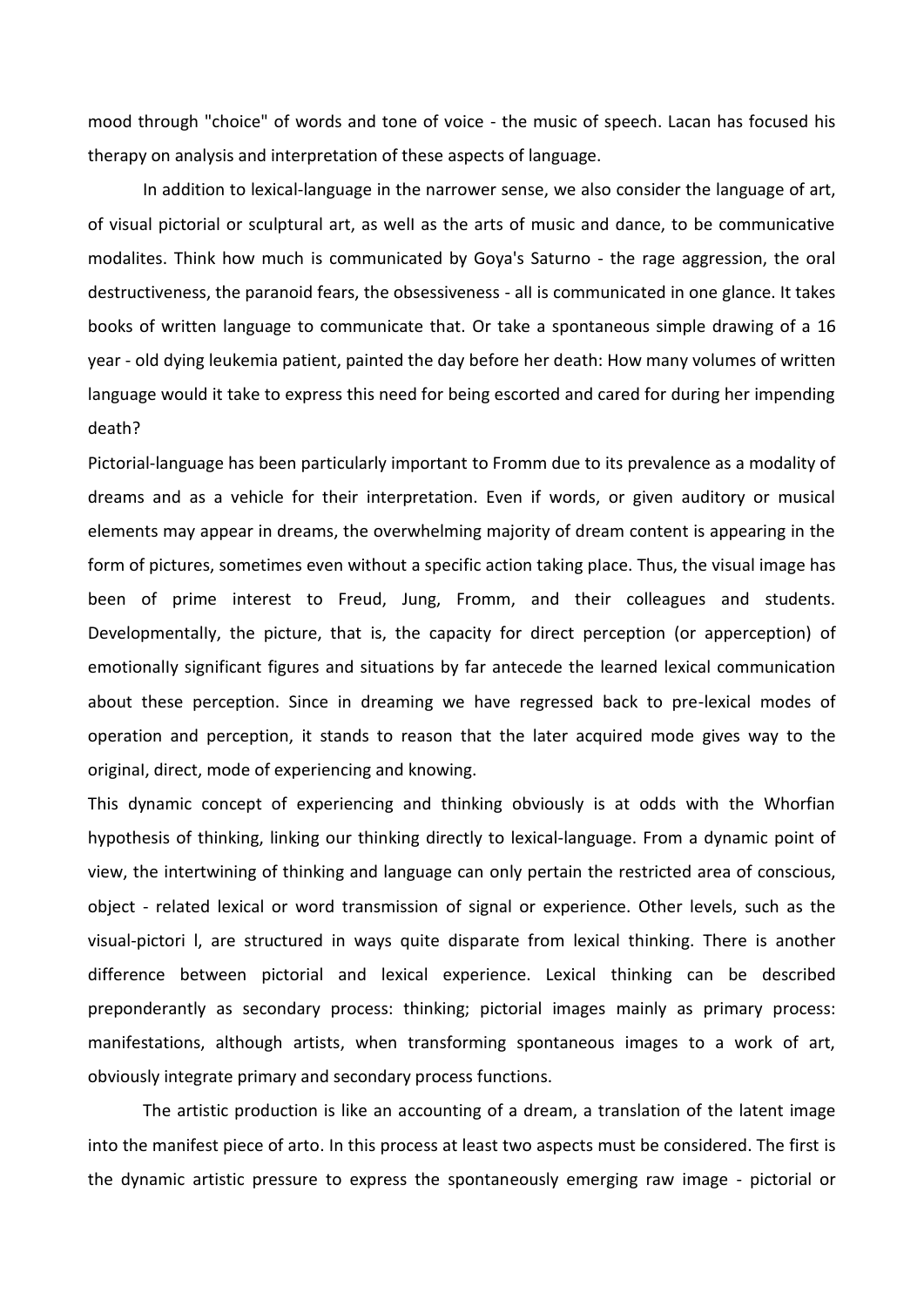musical. The second is implicit in the adaptive and curtailing structuring of the creative image through transforming the powerful, this sometimes vague, originaI image into a real, manifest, piece of art through modifying or embellishing it according to contemporary rules and conventions of art - rules that may correspond to the prevailing lexical conventions of banale communication. Just the same, to the degree to which the originaI significant experience, feeling, or relationship has survived the adaptive secondary belabouring, to that degree has the creative act of a symbolic content served to release and carry out the aims of a need, or a drive, for the artist. (Obviously, the individuaI viewing or hearing this artwork vicariously experiences a relief of his or her corresponding needs, or drives, and therefore "likes" the artwork).

Freud, and later Fromm, assumed that an appearance of a dream symbol serves as a partial drive discharge or of a new goal setting. Also artistic symbols serve as a health - supporting discharge both for artist and art lover. Fromm emphasized that the dream symbol may not only represent an escape of the childish regressive and unconscious wish from the claws of defense, from the dream censor, but that dream symbols also can represent the finest, most sophisticated and future-oriented aspects of the unconscious. The unconscious, thus, for Fromm is not only a beast, but also a godo. What holds for dreams most certainly also apply to art symbols. The greatest art probably best combines the strong, raw, and sensual drive in man with the most transcendental and god - like beauty - the combination of Dionysos and Apollo. Since art, as also dreams, serves as a discharge phenomenon at the same time as it crystallizes a hormonious solution, the question is whether art is therapeutic for the artist and his public. In a previous research project, my research group at the Eastern Pennsylvania Psychiatrie Institute in Philadelphia measured in a longitudinal design conscious and unconscious affect, changes in ego defenses, and artistic output in painters, hospitalized for psychiatric reasons. The study showed that at times when the artists were repressing their hostile and aggressive urges the most, they simultaneously were most creatively productive. When the instinctual beast was most securely chained, the sublimation of unconscious drives took over, and the creative output was the greatest both qualitatively and quantitatively. Thus, the artistic symbolization clearly served a positive mental health purpose for these artist.

In dreams, in art, and in psychosis, symbols play a dominant role. Symbols in psychosis often crystallize the main dynamie of the patient, and the understanding and interpretation of this symbol may serve as the cruciallever for treatment of such patients. The symbol thus is not a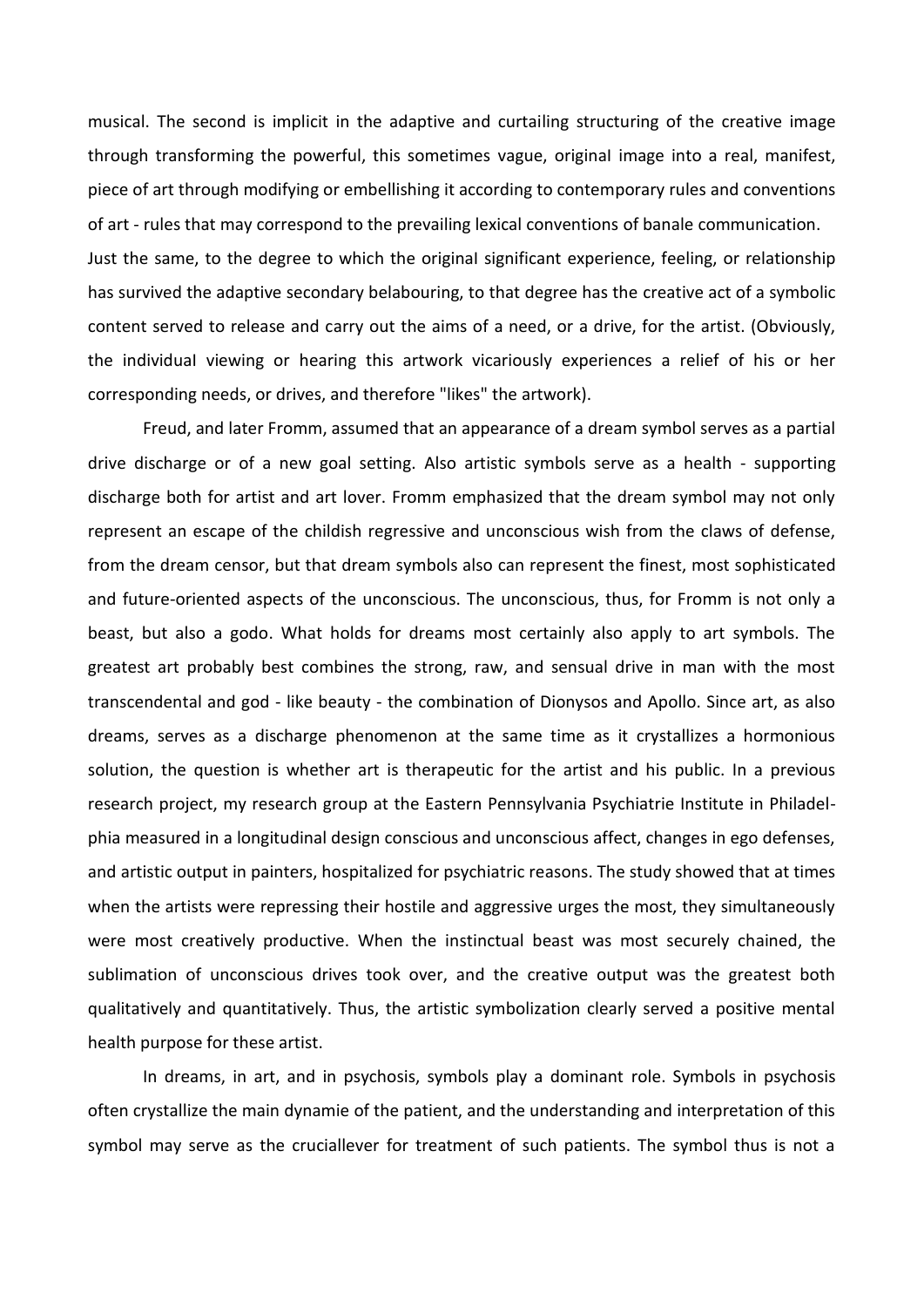cognitive formation, but serves as a vehicle for release of conflictual or repressed drive states, through displacement, transformation, condensation, and several other defensive strategies.

We now turn from symbols to symptoms, and not only psychotic symptoms, but also somatic symptoms. Much has written, by Fromm and by others, about the role of psychotic symptoms in the economic dynamic household of the individuaI. Much less understood are the symbolic meaning of somaticsymptons. Due to the reductionist bias at Freud's time, Freud and his pupils shied away from considering somatic symbols and illness within the same framework as neurotic and psychotic illness. An exeption for Freud was the conversion phenomena in hysteric neurosis, so fully described for example in the "Dora" case. Later, Alexander, Deutsch, Weiss, English, and several others, developed ideas of vegetative neuroses including autonomic as well as centraI nervous system involvement. However, the specifie symbolic value of bodily symptoms was not pursued by mainstream psychosomaties, and stress and other more generaI and repetitive concepts were substituted, as we moved from the ideographic to the nomothetic approach of study. Within the framework of the complementarity hypothesis, that I developed some 30 years ago, the role of symbols and symbolization in somatic diseases reemerges.

In the complementarity hypothesis, each regressive psychology/psychiatric state is matched by a corresponding somatic state. Both psychotic and somatic regression are understood as retreats from untenable higher levels of adaption and development, so that somatization - just as psychotic manifestations - represents a return to early (perhaps very early) childhood or fetal experiences - that is, regression a defensive retreat to safer positions. How do the symbolic aspects of bodily symptoms come about?

At least two routes present themselves. The first is inherent in the early experiences of the functions of different body parts e.g. the mouth for sucking and contact with mother, the hands and arms to grasp and control, the colon and anus to withhold or expei. As Freud, Silberer, and Fromm have pointed out, many of the external symbols borrow their existence as a symbol from a bodily structure, or function, as e.g. phallic objects from the erect penis or water as a mother symbol from the intrauterine and birthwater experiences. Therefore, in a way, the somatic symptom as symbol is a return from the external projection of a body organ or process to the originaI site of this symbol. The second consideration also is related to psychosomatie complementarity and to object relations theory. The first vessel for investment of emotional and perceptual energy is one's own body. At first, the external world, and the mother and her breast, is only a vague extension of the somatic self. As we develop, and in wondrous ways which we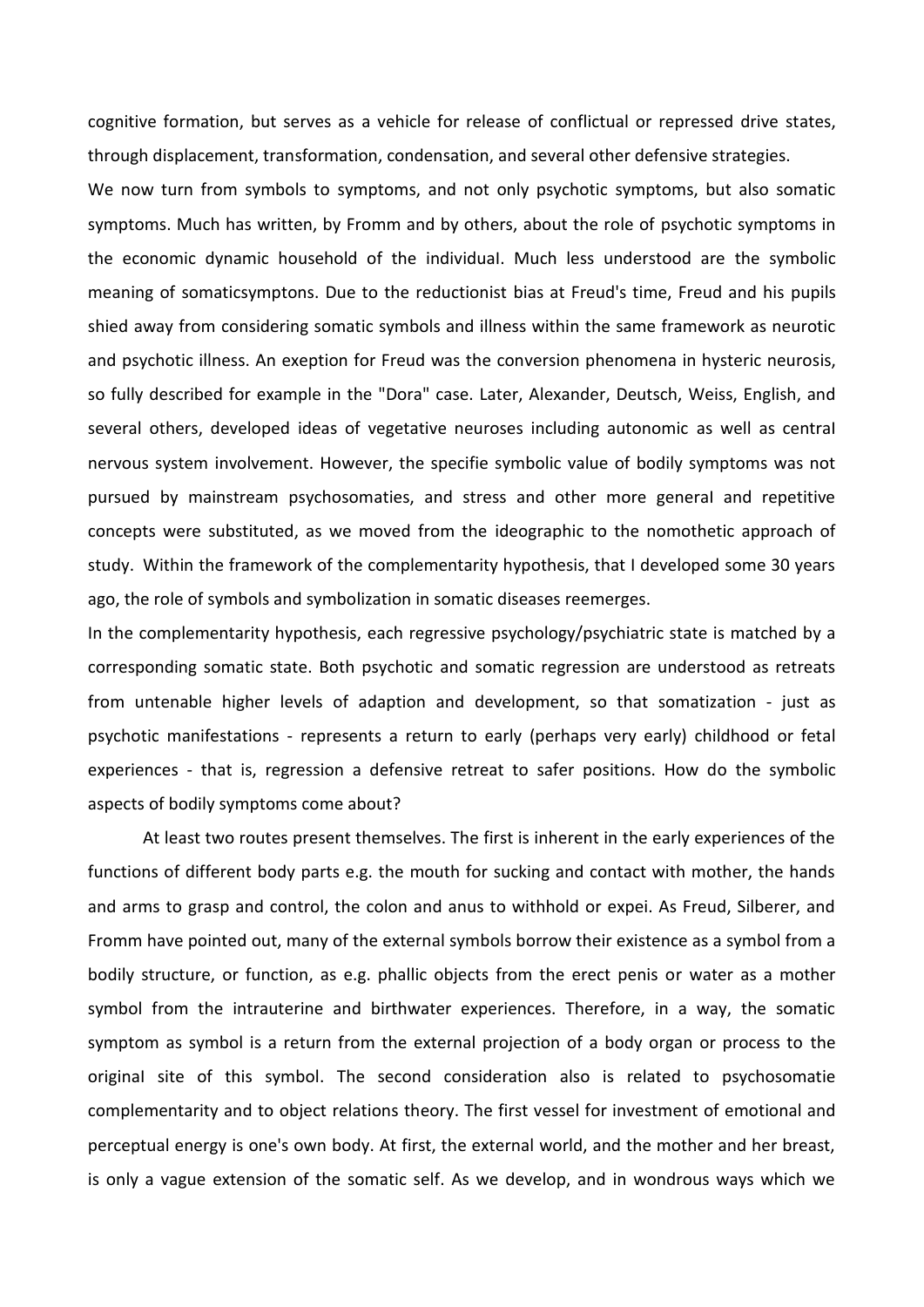cannot yet explain, we begin to separate inner from outer, and then have two arenas for symbol and object building, the body, and all the people, things and nature "out there". As we mature, most energy is expended on the outer world or on cognitive abstractions of the outer world, and when life goes well, the somatic organism remains relatively silent, although we always use its symbolism in our encouter with the outer world.

However, when something in our lifes goes wrong, and the external cathexis cannot be maintained, we then must regress to earlier (and safer) positions, and depending on our defensive mode, that means either a move down the neurotic/psychotic axis (in the case of use of projective defenses, keeping the investment focus "out there") or the somatic axis, as the result of repressive secondary defenses. However, when a cathexis, that has been attached to an external symbolic object is given up and regressive reinvestment in an internaI somatic object (an organ) is substituted, some characteristics of the external relationship are being brought back to the inner object through its recathexis so that the function of the inner organ now is contaminated or distorted as a result. The problems of the deserted outer relationship are glued to the newly internalized regressive cathexis so that the relationship to the inner organ now "carries" the internalized conflict. Therefore, the return to the body origin of the symbol is not uncomplicated and pure - that would be a return to paradise - but is contaminated with the dirt and troubles of the outer world. Thus the patient does not find peace in the regression, but experiences pain and dissatisfaction, and the cathected organ responds accordingly, that is, it develops a malfunction due to the internalized distorted signals.

Although many body symbols are quite individualized, as are symbols in our dreams, a certain symbol coilstancy still seems to remain regarding the "meaning" of specific organs or functions. The mouth and stomach as receptacles for nurturance; the colon as a site of work and working things out; the skin as a membrane and contact to other people and things; vision and balance reflecting orientation to the environment or disturbance of this orientation; heart-trouble as related to withheld rage against the love object and to substituting power for love; just to mention a few. Many of the body-symbol meanings are shared with the otic, with art, and with the dream worlds. That should not surprises us, because to begin with, they all originated in the body of the self and the body of the mother, were externalized, and in some cases again re